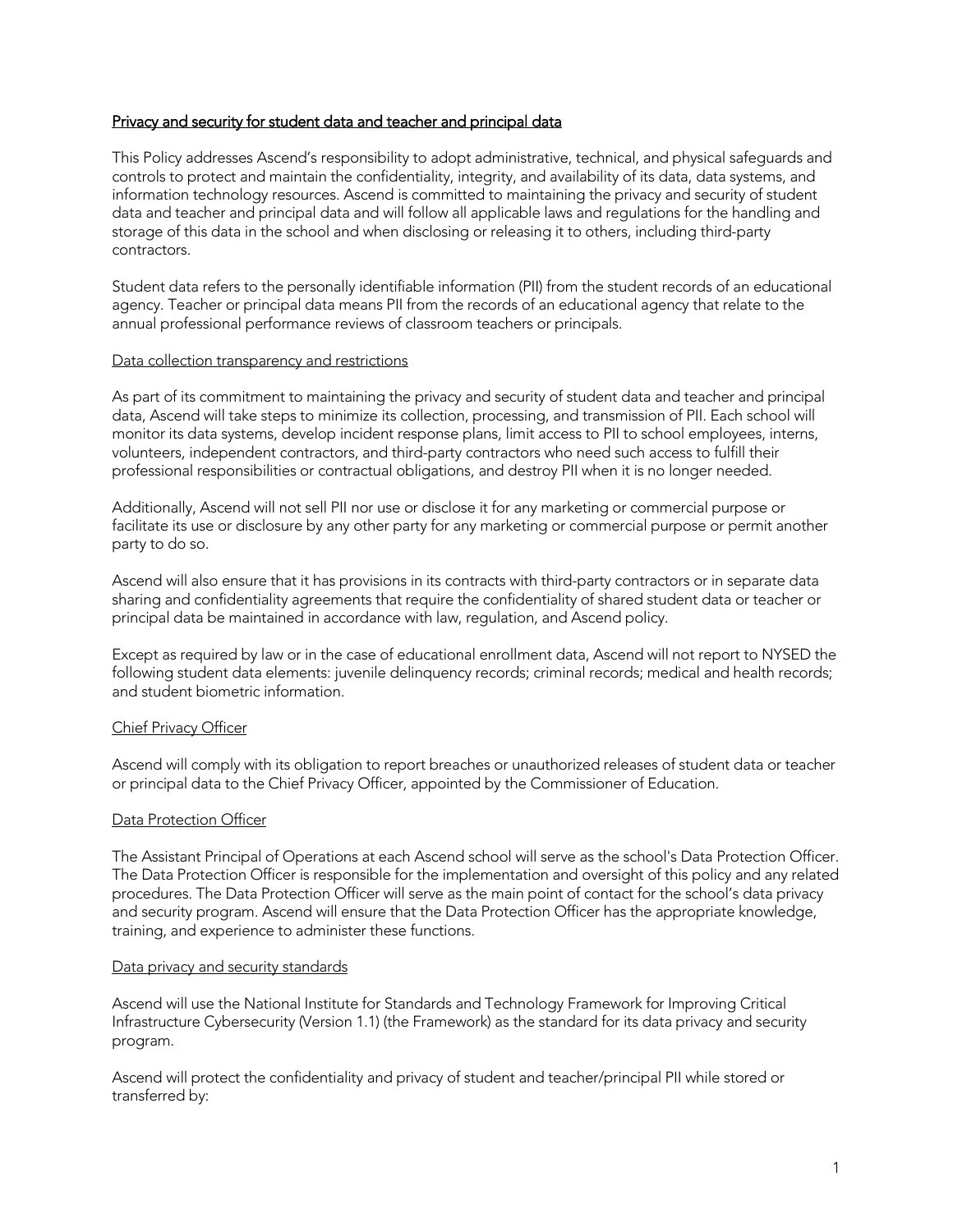- a) Ensuring that every use and disclosure of PII by the school benefits students and the school by considering, among other criteria, whether the use and/or disclosure will:
	- 1. Improve academic achievement;
	- 2. Empower parents and students with information; and/or
	- 3. Advance efficient and effective school operations.
- b) Not including PII in public reports or other public documents.
- c) Using industry standard safeguards and best practices, such as encryption, firewalls, and passwords.

Ascend affords all protections under FERPA and the Individuals with Disabilities Education Act and their implementing regulations to parents or eligible students, where applicable.

## Third-party contractors

## School responsibilities

Ascend will ensure that whenever it enters into a contract or other written agreement with a third-party contractor who will receive student data or teacher or principal data from the school, the agreement will require that confidentiality of shared student data or teacher or principal data be maintained in accordance with federal and state laws and regulations, and Ascend policy. In addition, Ascend will ensure that the agreement includes a signed copy of the Parents' Bill of Rights for Data Privacy and Security and the thirdparty contractor's data privacy and security plan. The plan must, at a minimum:

- a) Outline how the third-party contractor will implement all state, federal, and local data privacy and security contract requirements over the life of the contract, consistent with Ascend policy;
- b) Specify the administrative, operational, and technical safeguards and practices the third-party contractor has in place to protect PII that it will receive under the contract;
- c) Demonstrate that the third-party contractor complies with the requirements of 8 NYCRR Section 121.3(c);
- d) Specify how officers or employees of the third-party contractor and its assignees who have access to student data or teacher or principal data receive training on the federal and state laws and regulations governing confidentiality of this data prior to receiving access;
- e) Specify if the third-party contractor will utilize subcontractors and how it will manage those relationships and contracts to ensure PII is protected;
- f) Specify how the third-party contractor will manage data privacy and security incidents that implicate PII, including specifying any plans to identify breaches and unauthorized disclosures, and to promptly notify Ascend; and
- g) Describe whether, how, and when data will be returned to Ascend, transitioned to a successor contractor, at Ascend's option and direction, deleted or destroyed by the third-party contractor when the contract is terminated or expires.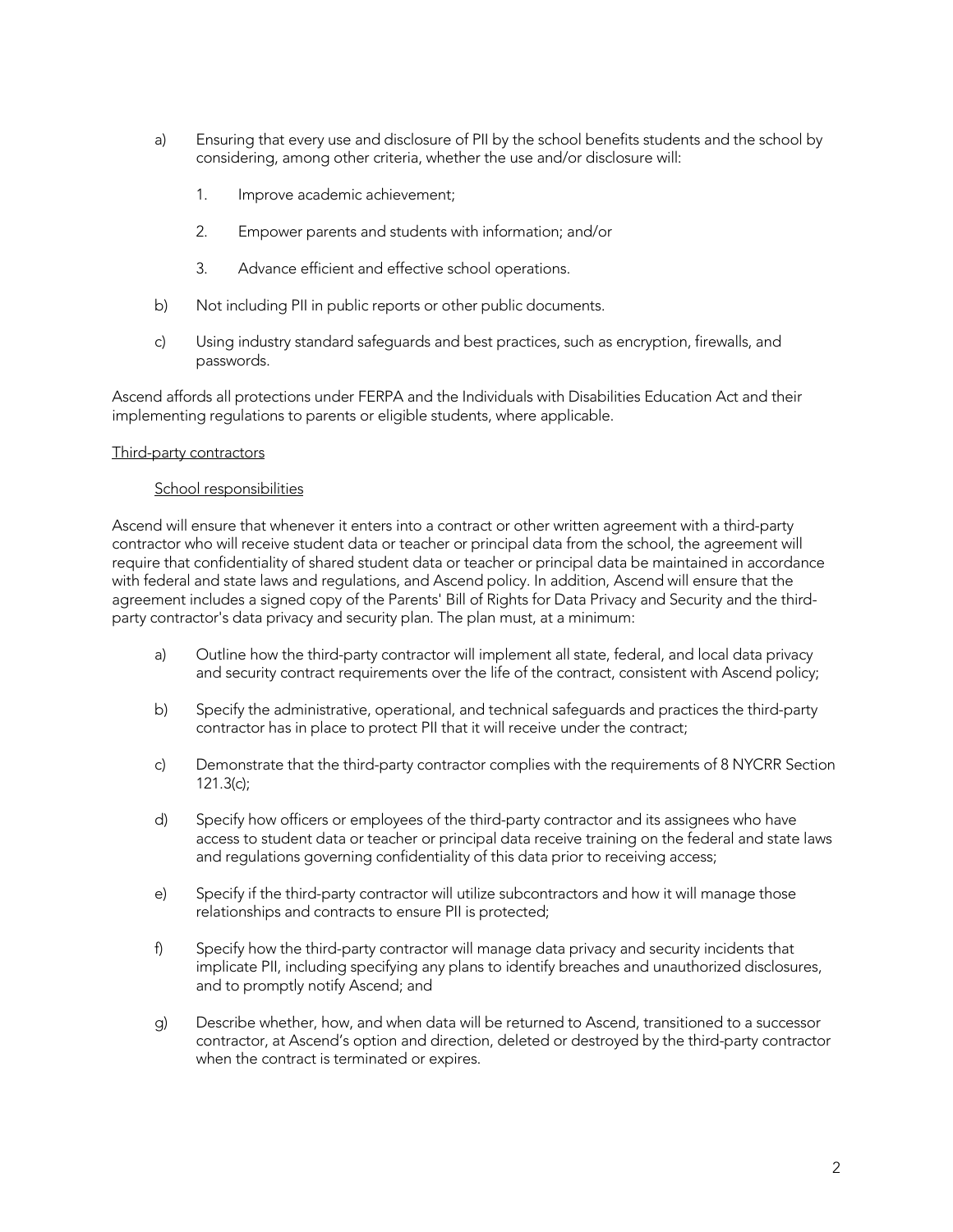#### Third-party contractor responsibilities

Each third-party contractor that enters into a contract or other written agreement with Ascend under which the contractor will receive student data or teacher or principal data from Ascend, is required to:

- a) Adopt technologies, safeguards, and practices that align with the NIST Cybersecurity Framework;
- b) Comply with Ascend's data security and privacy policy, Education Law Section 2-d and its implementing regulations, and applicable laws impacting Ascend;
- c) Limit internal access to PII to only those employees or subcontractors that need access to provide the contracted services;
- d) Not use the PII for any purpose not explicitly authorized in its contract;
- e) Not disclose any PII to any other party without the prior written consent of the parent or eligible student:
	- 1. Except for authorized representatives of the third-party contractor such as a subcontractor or assignee to the extent they are carrying out the contract and in compliance with law, regulation, and its contract with Ascend; or
	- 2. Unless required by law or court order and the third-party contractor provides notice of disclosure to NYSED, the Board, or the institution that provided the information no later than the time the information is disclosed, unless providing notice of the disclosure is expressly prohibited by law or court order;
- f) Maintain reasonable administrative, technical, and physical safeguards to protect the security, confidentiality, and integrity of PII in its custody;
- g) Use encryption to protect PII in its custody while in motion or at rest; and
- h) Not sell PII nor use or disclose it for any marketing or commercial purpose or facilitate its use or disclosure by any other party for any marketing or commercial purpose or permit another party to do so.

Where a third-party contractor engages a subcontractor to perform its contractual obligations, the data protection obligations imposed on the third-party contractor by state and federal laws and contract with Ascend apply to the subcontractor.

If the third-party contractor has a breach or unauthorized release of PII, it will promptly notify Ascend in the most expedient way possible without unreasonable delay but no more than seven calendar days after the breach's discovery.

## Click-wrap agreements

Periodically, Ascend staff may wish to use software, applications, or other technologies in which the user must "click" a button or box to agree to certain online terms of service prior to using the software, application, or other technology. These are known as "click-wrap agreements" and are considered legally binding contracts or other written agreements.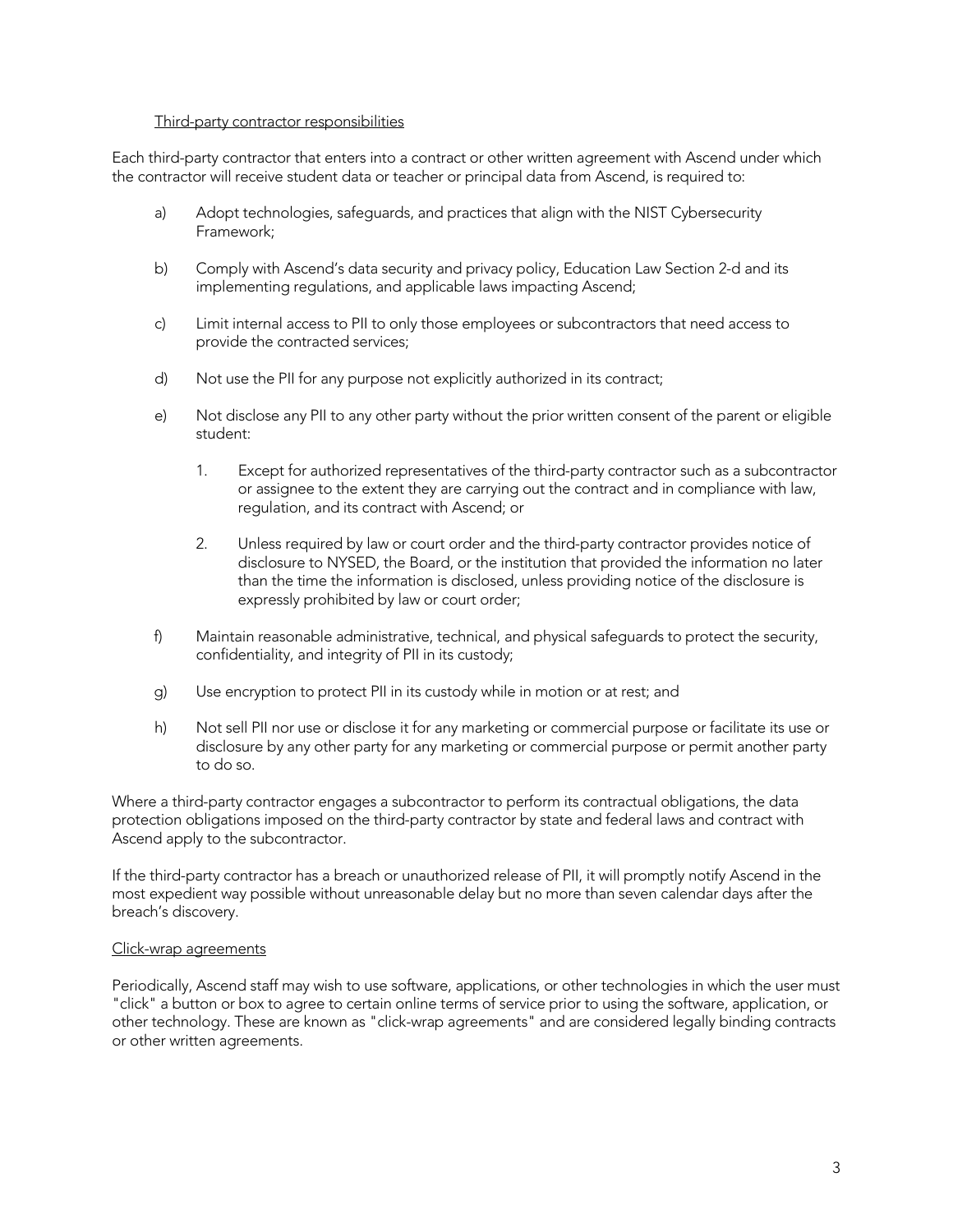School staff are prohibited from using software, applications, or other technologies pursuant to a click-wrap agreement in which the third-party contractor receives student data or teacher or principal data from Ascend unless they have received prior approval from the school's Data Protection Officer or designee.

Ascend will develop and implement procedures requiring prior review and approval for staff use of any software, applications, or other technologies pursuant to click-wrap agreements.

# Parents' bill of rights for data privacy and security

Ascend publishes its Parents' Bill of Rights for Data Privacy and Security (Bill of Rights) on its website. Additionally, Ascend will include the Bill of Rights with every contract or other written agreement it enters into with a third-party contractor under which the third-party contractor will receive student data or teacher or principal data from Ascend. The Bill of Rights will also include supplemental information for each contract the school enters into with a third-party contractor where the third-party contractor receives student data or teacher or principal data from the school.

Ascend's Bill of Rights can be found here.

Ascend will publish on its website the supplement to the Bill of Rights (i.e., the supplemental information described above) for any contract or other written agreement it has entered into with a third-party contractor that will receive PII from the School. The Bill of Rights and supplemental information may be redacted to the extent necessary to safeguard the privacy or security of Ascend's data and technology infrastructure.

## Complaints of breach or unauthorized release of student data and/or teacher or principal data

Parents/guardians have the right to submit complaints about possible breaches of student data to the Chief Privacy Officer at NYSED. In addition, Ascend has established the following procedures for parents, guardians, eligible students, teachers, principals, and other school staff to file complaints with Ascend about breaches or unauthorized releases of student data and/or teacher or principal data:

- a) All complaints must be submitted to the school's Data Protection Officer in writing, utilizing a complaint form available [here.](https://docs.google.com/document/d/1_XpqZ8NTXcykmAwO2iLtVw6pSpuQPYWuKzF4KkxDUeU/edit?usp=sharing)
- b) Upon receipt of a complaint, the school will promptly acknowledge receipt of the complaint, commence an investigation, and take the necessary precautions to protect PII.
- c) Following the investigation of a submitted complaint, the school will provide the individual who filed the complaint with its findings. This will be completed within a reasonable period of time, but no more than 60 calendar days from the receipt of the complaint by the school.
- d) If the school requires additional time, or where the response may compromise security or impede a law enforcement investigation, the school will provide the individual who filed the complaint with a written explanation that includes the approximate date when the school anticipates that it will respond to the complaint.

Ascend will maintain a record of all complaints of breaches or unauthorized releases of student data and their disposition in accordance with applicable data retention policies.

# Reporting a breach or unauthorized release

The Data Protection Officer will report every discovery or report of a breach or unauthorized release of student data or teacher or principal data within the school to the Chief Privacy Officer without unreasonable delay, but no more than ten calendar days after the discovery.